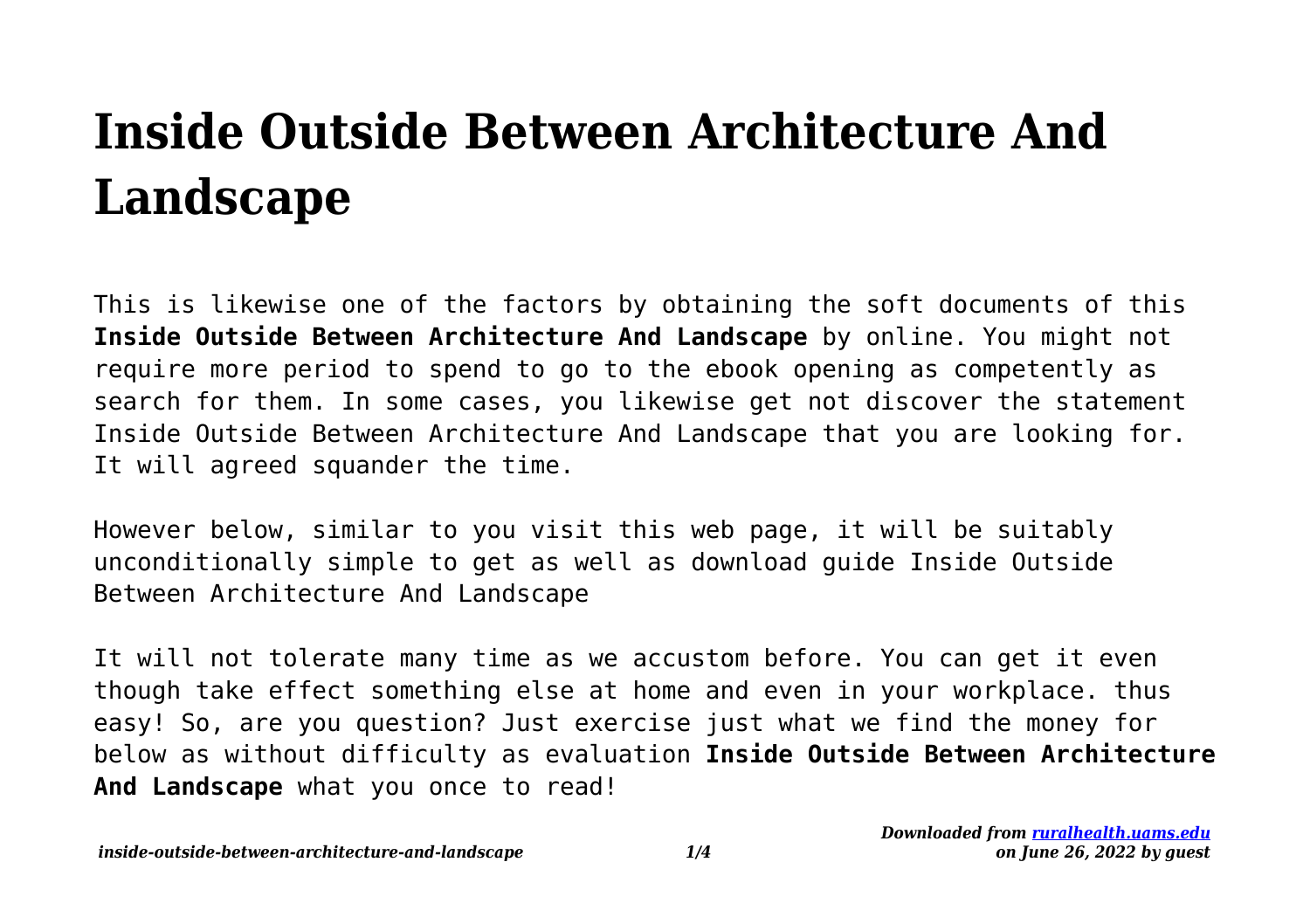*Synopsis Example for Thesis | PDF Example*

Bioclimatic architecture is one that has a connection to nature. Building designs that take into account climate and environmental conditions to help achieve optimal thermal comfort inside. It deals with design and architectural elements, avoiding complete dependence on mechanical systems, which are regarded as support. 1.1 Meaning of Bioclimatic

#### PLASTERBOARD INSTALLATION MANUAL - Architecture

CONTENTS Preface 3 Introduction 3 Standards 3 Plasterboard Linings 4 Design Considerations 7 Materials 13 Framing 18 Linings Layout 19

Plasterboard Fixing 20 Internal ...

# **STRUCTURAL ABBREVIATIONS STRUCTURAL SYMBOLS AND …**

Landscape Architect 7400 Trail Boulevard, Suite 200 Naples, FL 34018 Tel 561.688.2111 Fax 239.566.2203 2780 S. Horseshoe Drive, Suite 5 Naples, FL 34018 Tel 239.430.1661 Fax 239.430.1664 1400 Centerpark Blvd, Suite 500 West Palm Beach, FL 33401 Tel 561.688.2111 Fax 561.697.8040 NAPLES, FL Arthrex Hotel Facility TLC Engineering for Architecture

#### **2022 3M Client Experience Summit**

Jul 18, 2021 · CodeAssist SM System panel: Improving compliance and charge capture in the ambulatory setting • CAC master class: Improve quality and productivity in CAC for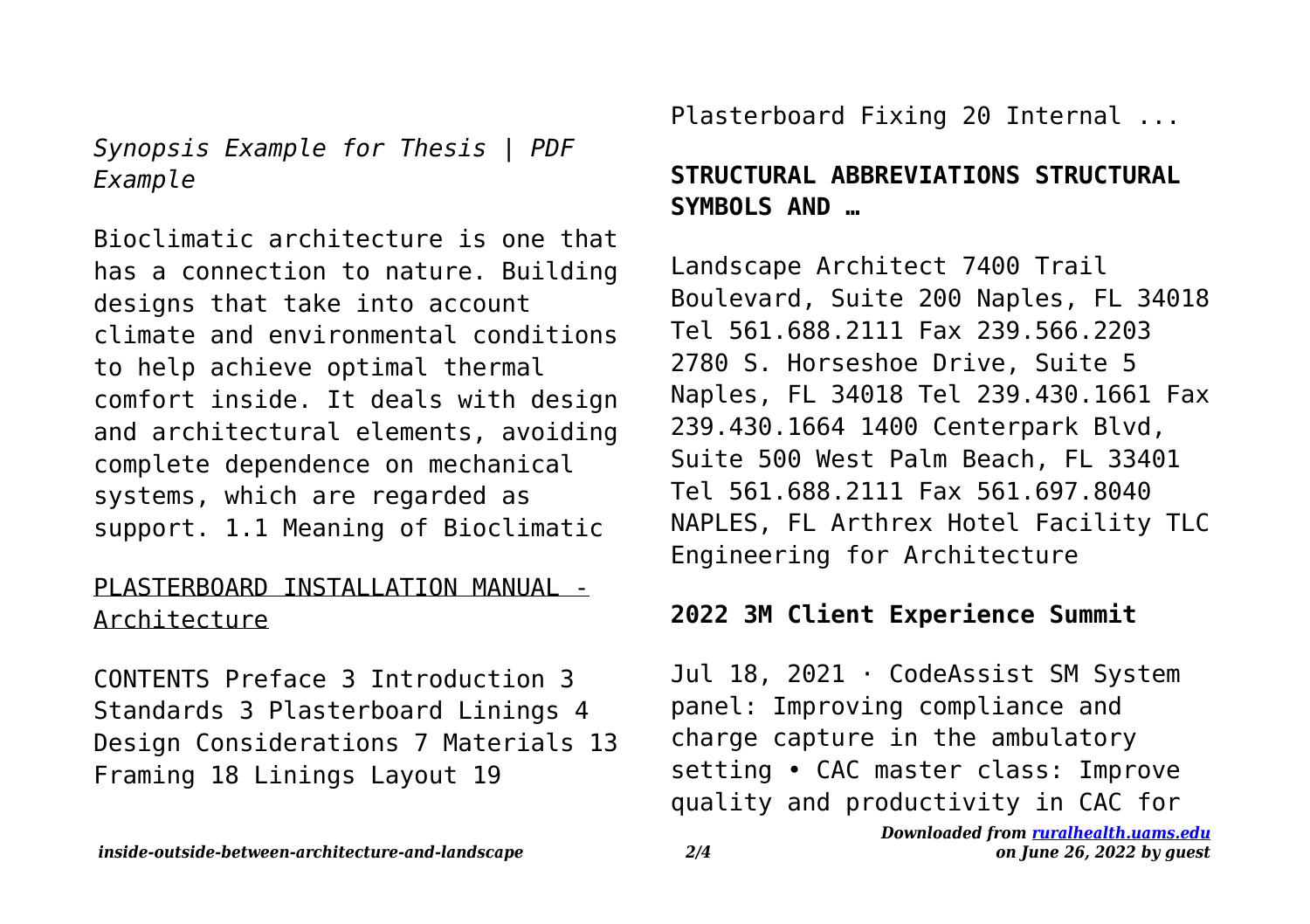outpatient and professional fee services • Building upon inpatient success to move into outpatient CDI

*Introduction of Corporate Tax in the UAE - Deloitte*

outside their core transactional finance system. The introduction of CT is likely to encompass these types of transactions and thus businesses may have more than just their main financial accounting system to think about. The complexity of a business's existing IT architecture will have a large influence on how straightforward it will be to

*1984 - libcom.org*

Inside the flat a fruity voice was reading out a list of figures which had something to do with the

production of pig-iron. The voice came from an oblong metal plaque like a dulled mirror which formed part of the surface of the right-hand wall. Winston turned a switch and the voice sank somewhat, though the words were still distinguishable.

### *The Relationship between Human Beings and Nature*

Le Corbusier's most famous contribution to architecture is his use of reinforced concrete and polygon shapes in his design. He was concerned with the problems of industrial housing that he saw in cities at the tum of the twentieth century. He felt that city housing led to crowding, dirtiness, and a lack of a moral landscape. 1